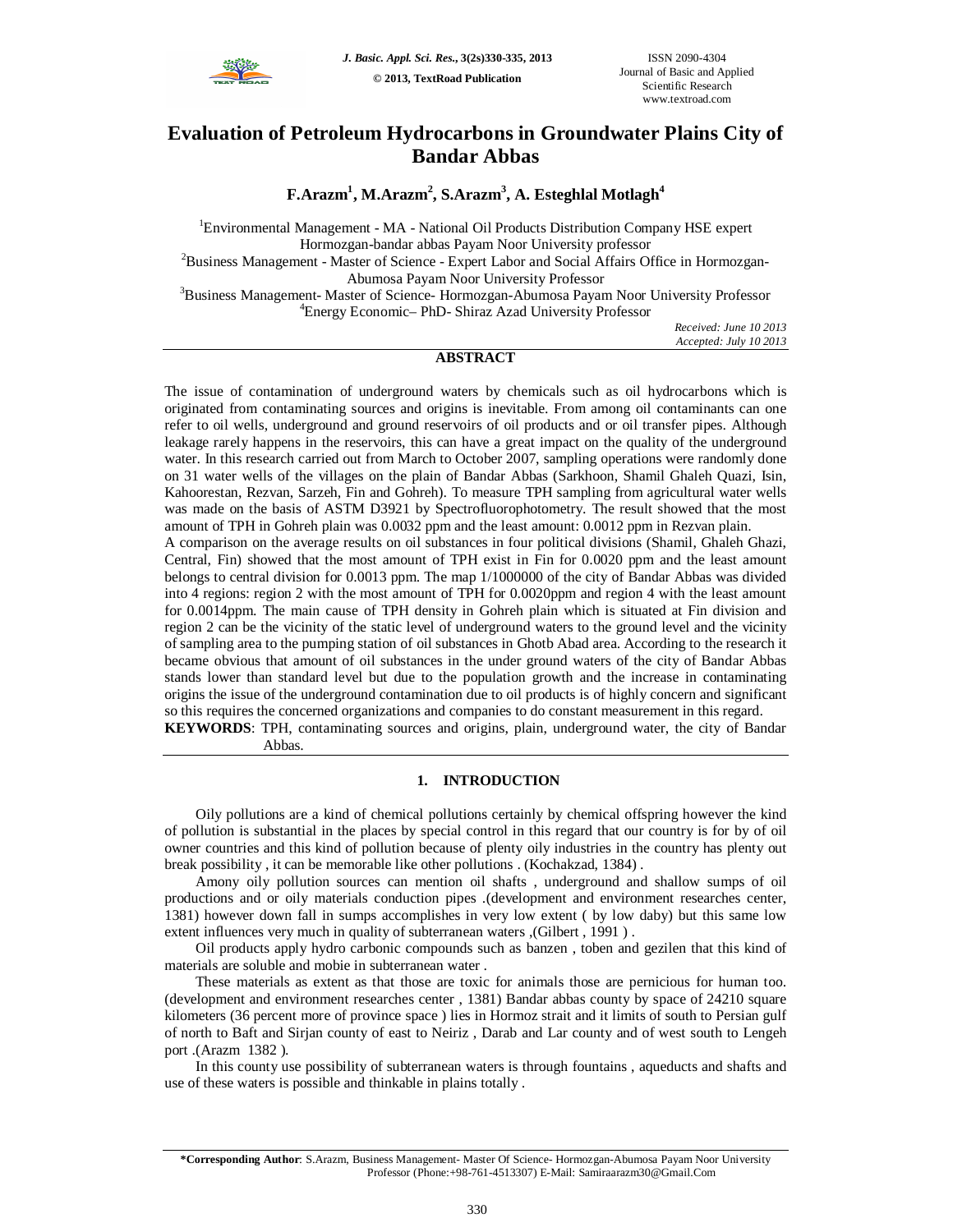**Purpose**: In this research be appointed the quality of subterranean water of Bandar abbas county by emphasis on present plain and by emphasis on sumps place of oil productions keeping in respect of pollution to oily hydrocarbons.

There is possibility that sumps and oily productions stores and or gas stations and use enters of this productions have been leakage and see page of oily materials to under ground and in result it should be recognized subterranean water mines , be specified their quantity and quality and be appointed pollutant mines too .

It's certain by applying quantity and quality operation management, mean time the best use of subterranean water mines can be used qualitative and pollution criterions according to accepted standards

**Materials and methods** : Recognition of gas stations and sumps pitch place dependent to oil productions that it consisted location of major consumers , for by consumers , gas station , oil productions salesman ships and survey of scale and kind of oil productions of these consumers that they have subterranean and upterranean sumps for store of oily materials , for this purpose all lists of oily productions scantiny subscribers received of oil productions distribution national company of Hormozgan zone and it estimated geographical position of main consumers of over of 1,000,000 people map of Bandar abbas county and specified over the map by use of Arc Gis 902 soft ware .

I sin plain in extent of 230 square kilometers has lied in 20 kilometers of Bandar abbas north .

I sin plain latrine zone lies in geographical coordinates confine by  $27^{\circ}14 \square$  until  $27^{\circ}26 \square$  of north width and  $56^{\circ}21 \Box$  of east length . (studies assistance of water mines base, 1383) Sarkhon plain in approximate extent of 95/7 square kilometrs has lied in 40 kilometres of Bandar abbas north consists of two subzone north Sarkhon and south Sarkhon and in order they have 2200 meters height of sea surface .(studies assistance of water mines base , 1383 )latrine zone of Takht plain and GHaleh ghazi of SHamil between lengths of 56 1  $\Box$  and 56 3  $\Box$  and widths of 27 15  $\Box$  and 2815  $\Box$  lies in 40 kilometres of Bandarabbas east north .

All extent of latrine zone is 3671 square kilometers . (studies assistance of water mines base , 1380) Kahorestan plain has limited in space of a bout one hundred kilometers of Bandar abbas west north and in the path of Bandar abbas Bandar lengeh and Lar between geographical lenths of 25-55 until east 45 and 55 and widths of 05-27 until north situated and of north to Moro mountain , of south to Darhamesh mountain , of east to kal river and of west to SHO mountain . (studies assistance of water mines base , 1383 ) Sarzeh plain Rezvan has lied in 52 kilomtres space of Bandar abbas west north .

The extent of this plain is equal by 76 square kilometers and the extent of plain latrin zone is equivalent by 320 square kilometers (studies assistance of water mines base , 1384 ) .

Studies confine of Fin and Marm by space of 1746 square kilometers have lied between geographical widths of 28 and  $2735\Box$  (studies assistance of water mines base, 1384).

Geographical place of distinct plains specified by use of Arc Gis 902 over map .

Sampling operations implemented accidentally of 31 water shafts in 18 villages and 2 existent water shafts in distribution national company of oily productions that implemented sampling of villages agronomy water shafts and in any village selected two shafts in the form of random, one selected first of village and other selected end of village and in near to each other village selected one shaft in any village In this process sampling operations were in this form that of any water shaft picked up water 1.5 liters . Sampling waters of shafts be experimented in laboratories .

Sampling implemented for TPHmeasurement , salinity , electrical conduction , hardship , TDS , PH , alkalinize and darkness.



**Figure1**.Map location plains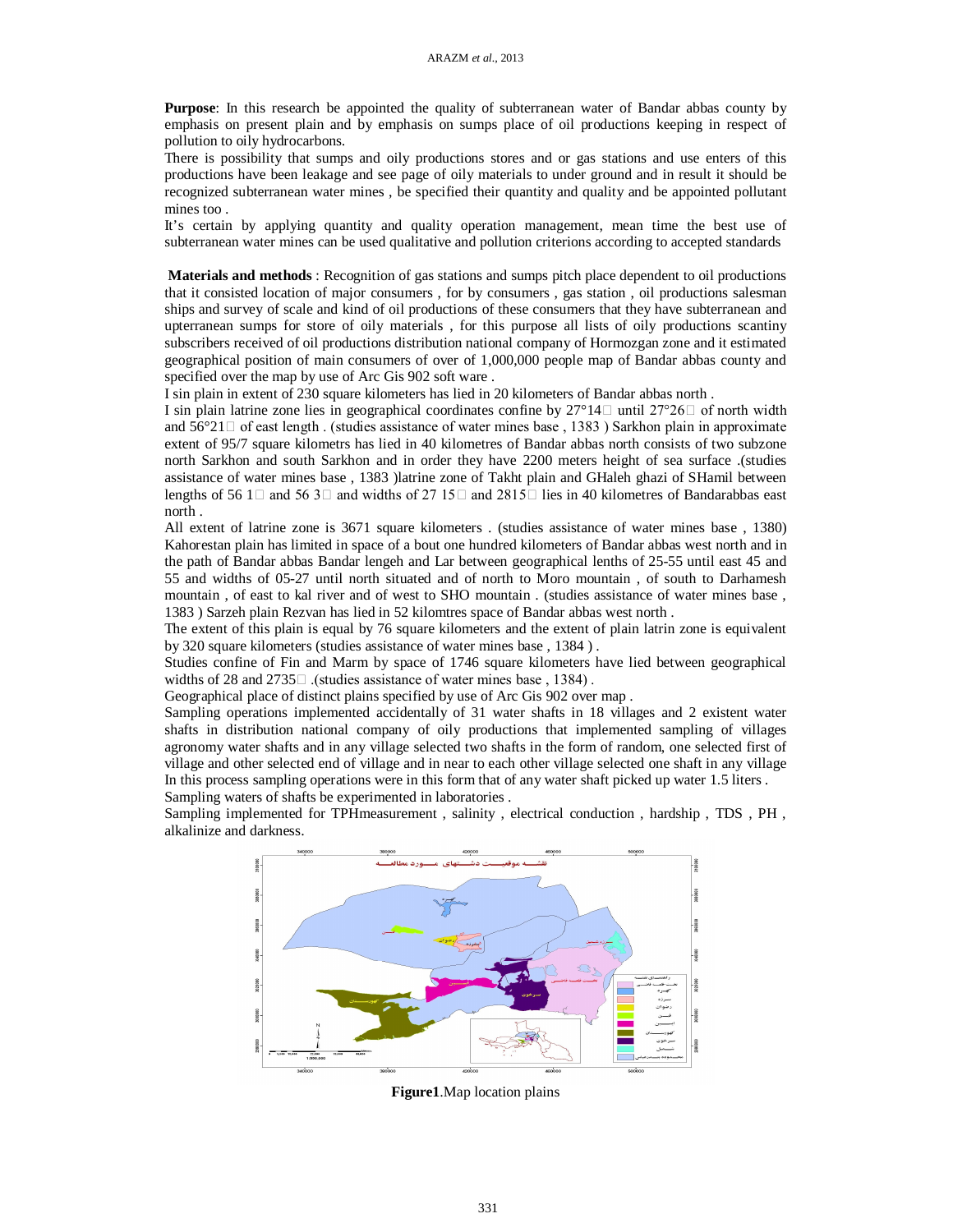

Figure2. Map of sampling stations in the plains

Comparison of the plain facts: After sampling a few of the variables used in this study include pH-total dissolved solids - Alkalinity - salt - hard - Electrical Conductivity - Turbidity - TPH, statistical analysis software to SPSS12 Ttest independent methods and were Excel.



Figure 3. TPH compare the Plains



Figure4. EC compare the Plains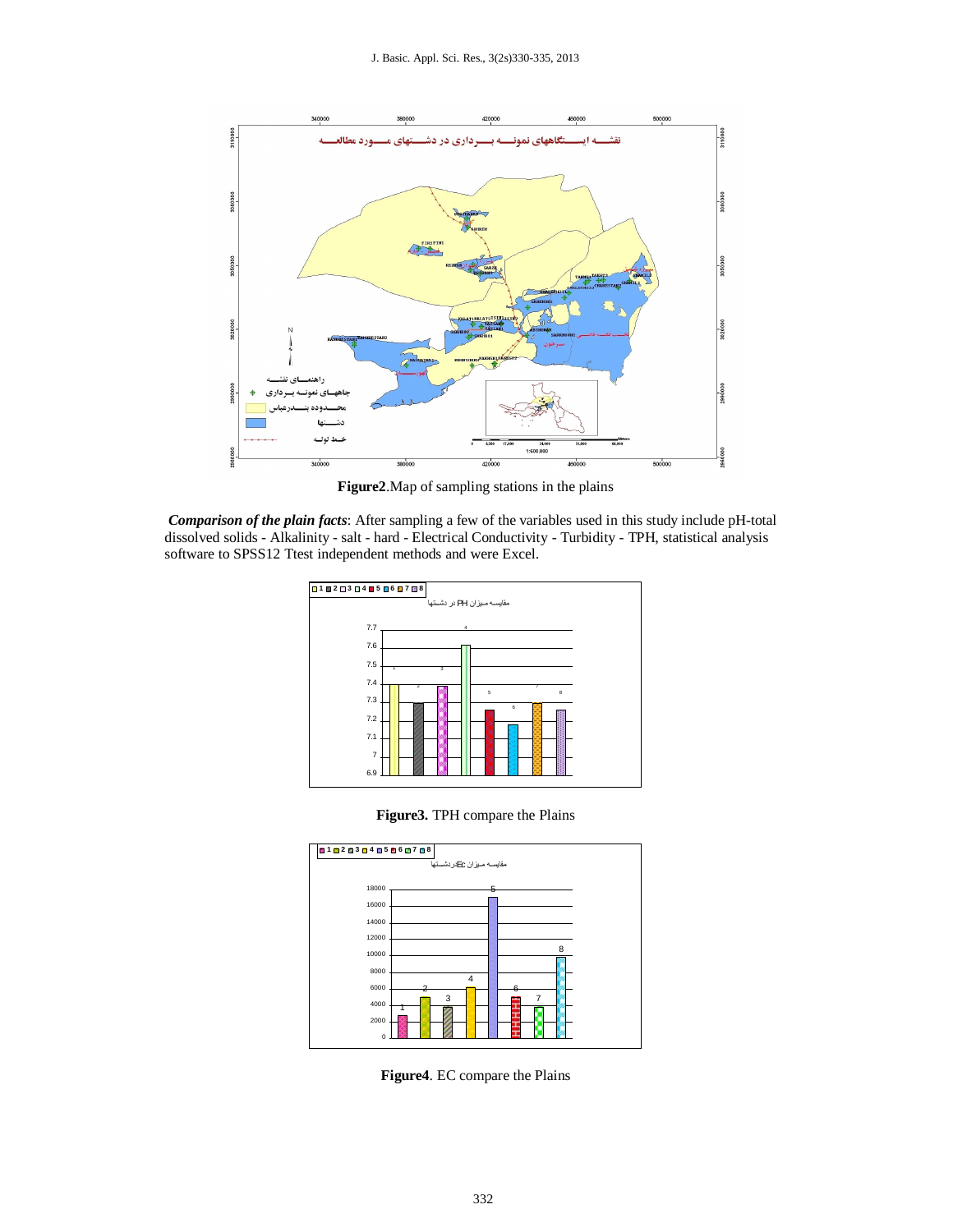

**Figure5**. Alcalyne compare the Plains



**Figure6**. Salinity compare the Plains



**Figure7**.TDS compare the Plains



**Figure8**. hardness Compare the Plains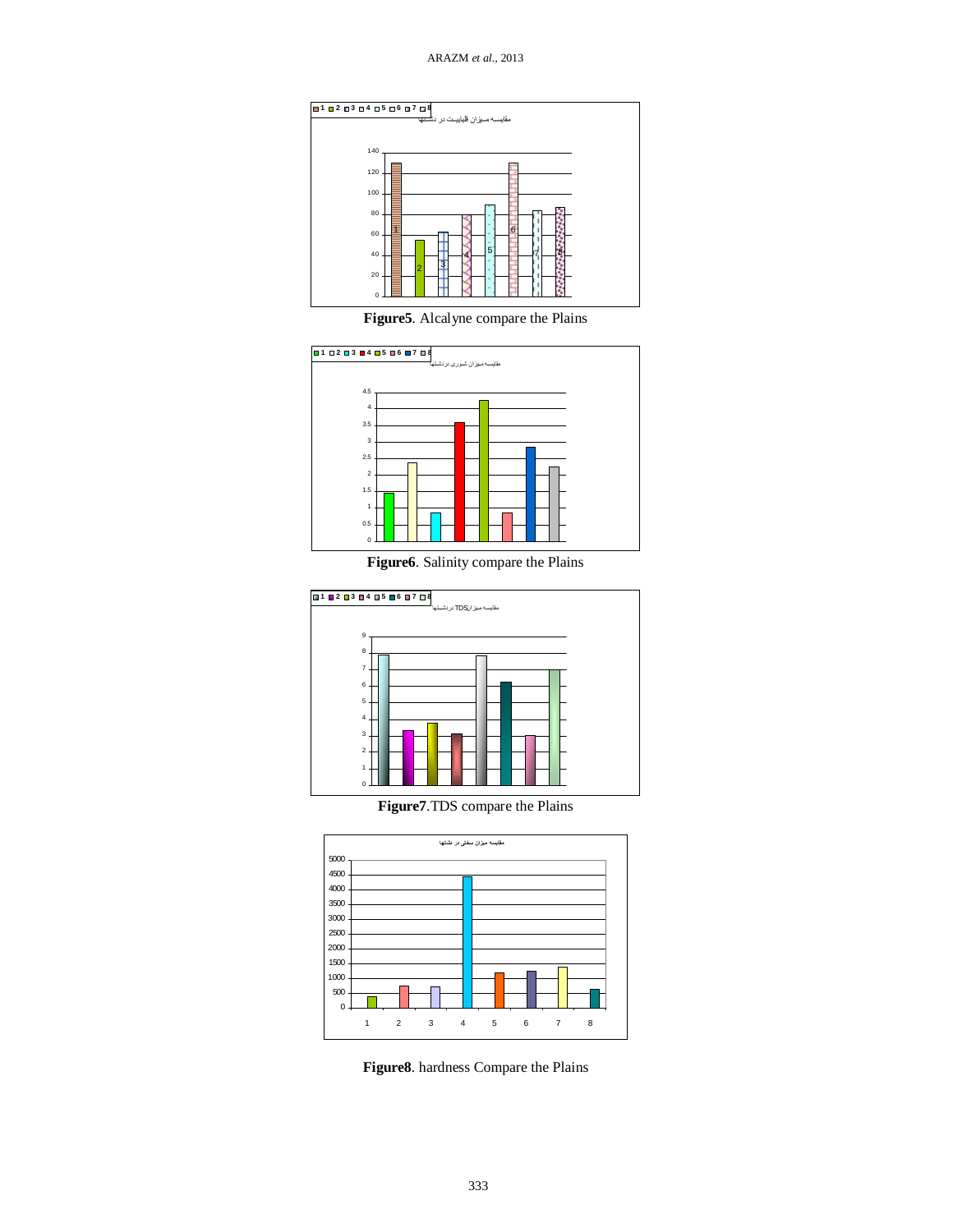

**Figure9**.TPH Compare the Plains

| <b>Average depth of wells</b> | <b>Place of sampling</b> | plain      | <b>Row</b>              |
|-------------------------------|--------------------------|------------|-------------------------|
| 8                             | Gohreh                   | Gohreh     | $\mathbf{1}$            |
|                               | Ghotbabad                |            |                         |
| 53                            | Issin1                   | Issin      | $\overline{2}$          |
|                               | Issin2                   |            |                         |
|                               | Tazian1                  |            |                         |
|                               | Tazian2                  |            |                         |
|                               | Shahro1                  |            |                         |
|                               | Shahro2                  |            |                         |
|                               | Kalat1                   |            |                         |
|                               | Kalat2                   |            |                         |
| 45                            | Sarkhon1                 | Sarkhon    | $\overline{\mathbf{3}}$ |
|                               | Sarkhon2                 |            |                         |
|                               | Abshorak                 |            |                         |
| 38                            | Sarzeh                   | Sarzeh     | 4                       |
| 43                            | Rezvan1                  | Rezvan     | 5                       |
|                               | Rezvan2                  |            |                         |
| 8                             | Fin1                     | Fin        | 6                       |
|                               | Fin2                     |            |                         |
| 34                            | Kahorestan1              | Kahorestan | $\overline{7}$          |
|                               | Khorestan2               |            |                         |
|                               | Kalmatali                |            |                         |
| 27                            | Ghaleghazi1              | Shamil-    | 8                       |
|                               | Ghaleghazi2              | ghaleghazi |                         |
|                               | Takht1                   |            |                         |
|                               | Takht2                   |            |                         |
|                               | Chahestan1               |            |                         |
|                               | Chahestan <sub>2</sub>   |            |                         |
|                               | <b>Shamil</b>            |            |                         |

*Comparison of the plain facts*: After sampling a few of the variables used in this study include pH-total dissolved solids - Alkalinity - salt - hard - Electrical Conductivity - Turbidity - TPH, statistical analysis software to SPSS12 Ttest independent methods and were Exel.

**Main findings** : The most scale of PH in Sarzeh plain is 7.62 and the least is Fin plain by 7.18 .

The most electrical conduction in Rezvan plain is 170 80 M/cm and least in Gohreh plain is 2788M/cm . The most alkalinize scale is in Fin and Gohreh plain by 130 mg/lit and the least scale is in Isin plain by 55 mg/lit .

The most salinity scale is in Rezvan plain by 4.25 mg/lit and the least is in Sarkhon plain by 0.86 mg/lit. The most scale of solution solid materials in Gohreh plain is 7.86 mg/lit and the least is in Kahorestan plain by mg/lit 3.

The most scale of darkness is Sarkhon plain is 1.8 NTU and the least is in Sarzeh plain by 0.24 NTU .

The most scale of hardship in Sarzeh plain is by 4460 mg/lit and the least is Gohreh plain by 390 mg/lit. The most scale of TPH in Gohreh plain is 0.0032 ppm and the least is Rezvan plain by 0.0032 ppm and the least is Rezvan plain by 0.0012 ppm .

There is a negative relation between depth and electrical conduction scale .

There is a negative relation between depth and TPH scale .